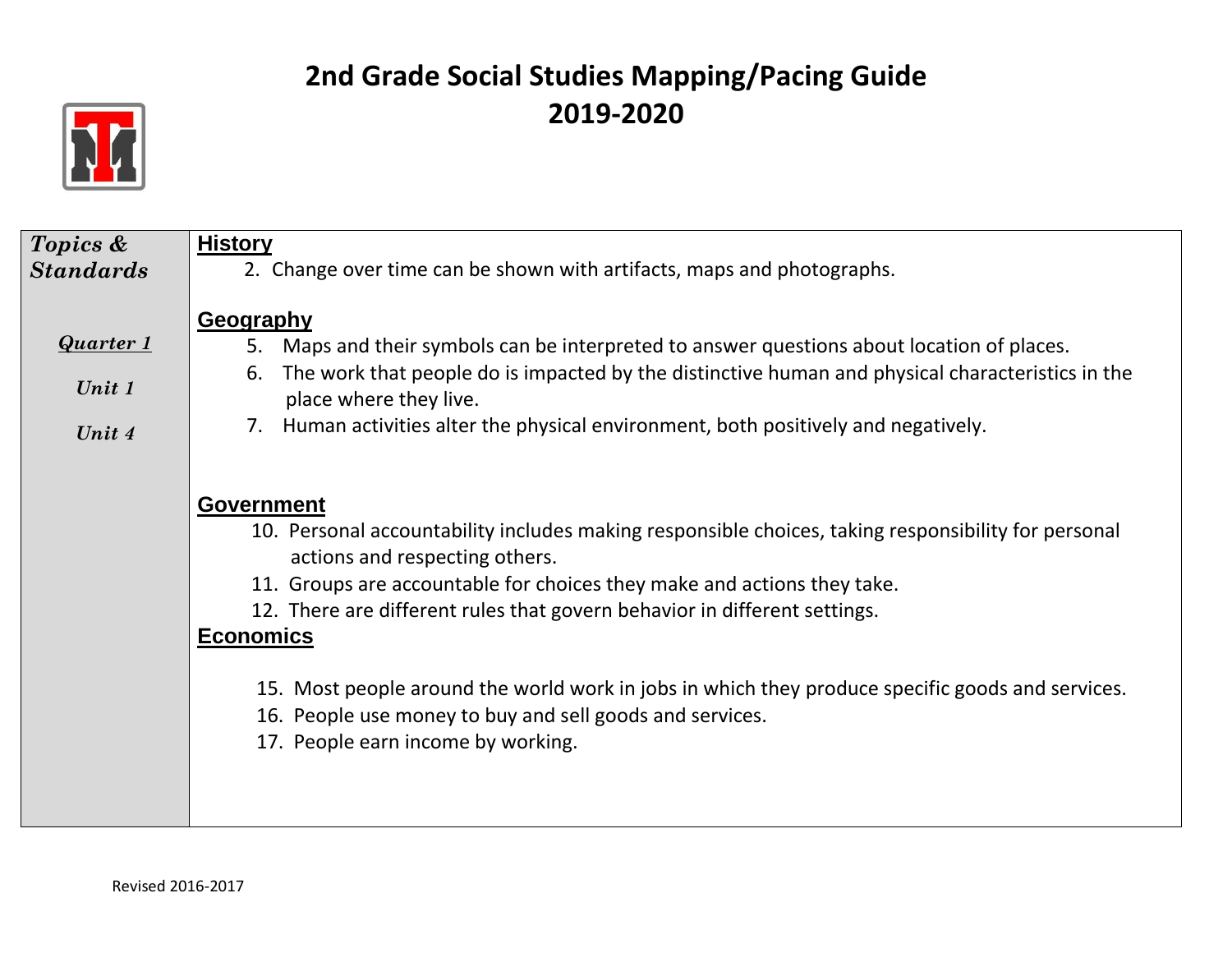| <b>Time Frame</b>                  | Curriculum Units &                                                                                                                                                                                                                                                                            | <b>Opportunities for</b>                                                                                     | <b>Resources</b>                                                                                     | <b>Technology</b> and                                                                                                                                                                      |
|------------------------------------|-----------------------------------------------------------------------------------------------------------------------------------------------------------------------------------------------------------------------------------------------------------------------------------------------|--------------------------------------------------------------------------------------------------------------|------------------------------------------------------------------------------------------------------|--------------------------------------------------------------------------------------------------------------------------------------------------------------------------------------------|
|                                    | <i>Assessment</i>                                                                                                                                                                                                                                                                             | Integration                                                                                                  | Curriculum or                                                                                        | <i>Differentiated</i>                                                                                                                                                                      |
|                                    | (Evidence)                                                                                                                                                                                                                                                                                    |                                                                                                              | <b>Textbook</b>                                                                                      | Learning                                                                                                                                                                                   |
|                                    | <b>UBD Framework</b>                                                                                                                                                                                                                                                                          | <b>Language Arts/Writing</b>                                                                                 | <b>McGraw Hill</b>                                                                                   |                                                                                                                                                                                            |
| <b>Rules</b> and                   | Unit: Citizens and                                                                                                                                                                                                                                                                            | <b>RI.2.6</b> Identify what the author wants to                                                              | Who we are as Americans                                                                              | www.connected.mcgraw-                                                                                                                                                                      |
| <b>Procedures</b>                  | Government                                                                                                                                                                                                                                                                                    | answer, explain, or describe in the text.                                                                    | (Unit 4 Lesson1-4)                                                                                   | hill.com                                                                                                                                                                                   |
| 2 Weeks                            | <b>Under Construction</b><br><b>Great Work Coming</b><br><b>Formative/Summative</b>                                                                                                                                                                                                           | McGraw-Hill Text Literacy Resources<br>Link to Literacy                                                      | Be sure you use the Resources<br>Tab for songs, games, videos,<br>activities, Reader's Theater, etc. | www.definedstem.com<br>(GRASPS-Project based Learning)                                                                                                                                     |
|                                    | <b>Assessments</b><br>2-3 tasks that reach DOK<br>3-4 AND/OR<br>1-2 FATPS/RAFTS<br>$\bullet$                                                                                                                                                                                                  | <b>Reading Wonders Theme</b><br><b>Reading Wonders Skills</b><br><b>Book Shelf</b><br><b>Readers Theatre</b> | Defined Stem                                                                                         | www.infohio.org<br>(games, videos, timelines, research<br>sites, biographies, books)<br>www.kids.gov                                                                                       |
|                                    | At least 1 GRASP per<br>quarter<br>At least 1 Common Short<br>Cycle per quarter<br>*Assessments located within unit<br><b>McGraw-Hill Assessment</b><br>Resources<br>Self-Check Quiz<br><b>CCSS Reading</b><br><b>Informational Text</b><br>Words to Know<br>Unit Wrap Up<br>Big Idea Project |                                                                                                              |                                                                                                      | (videos, games and activities)<br><b>Differentiated Instruction and</b><br><b>ELL support listed in TM for</b><br>each lesson as well as in online<br>resources under "Show as You<br>Go." |
| Human and                          | <b>UBD Framework</b>                                                                                                                                                                                                                                                                          | <b>Language Arts/Writing</b><br><b>RI.2.1</b> Ask and answer such questions                                  | <b>McGraw Hill</b>                                                                                   | www.connected.mcgraw-                                                                                                                                                                      |
| Physical<br><b>Characteristics</b> | Unit:                                                                                                                                                                                                                                                                                         | as who, what, where, when, why, and how to                                                                   | Who we are as Americans                                                                              | hill.com                                                                                                                                                                                   |
| of places                          | <b>Formative/Summative</b><br><b>Assessments</b>                                                                                                                                                                                                                                              | demonstrate understanding of key details in a<br>text.                                                       | (Unit 1 Lesson1-3)                                                                                   |                                                                                                                                                                                            |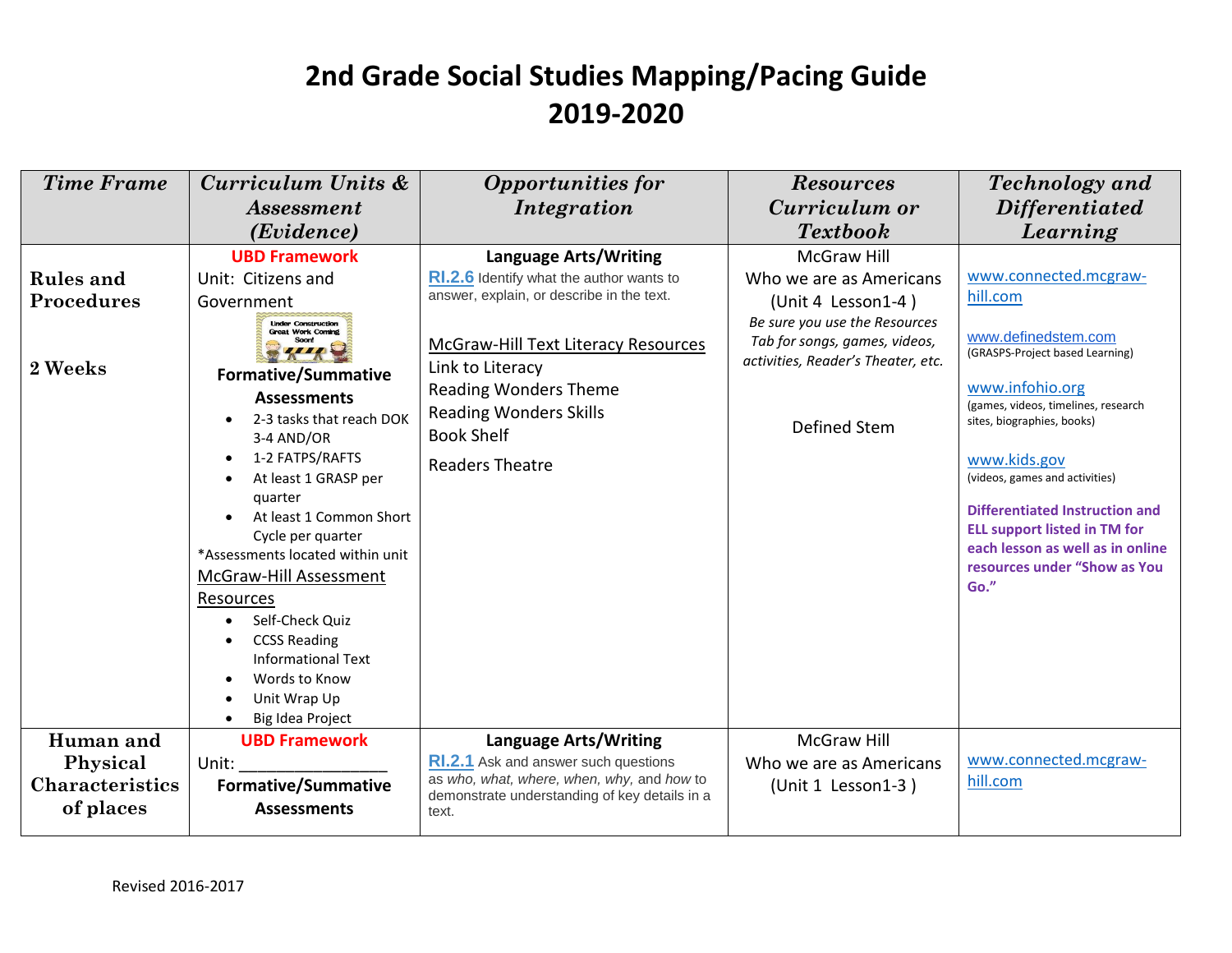| 3 Weeks                   | 3-4 tasks that reach DOK<br>3-4 AND/OR<br>2-3 FATPS/RAFTS<br>$\bullet$<br>At least 1 GRASP per<br>$\bullet$<br>quarter<br>At least 1 Common Short<br>Cycle per quarter<br>*Assessments located within unit<br>McGraw-Hill Assessment<br>Resources<br>Self-Check Ouiz<br>$\bullet$<br><b>CCSS Reading</b><br><b>Informational Text</b><br>Words to Know<br>Unit Wrap Up<br>Big Idea Project | McGraw-Hill Text Literacy Resources<br>Link to Literacy<br><b>Reading Wonders Theme</b><br><b>Reading Wonders Skills</b><br><b>Book Shelf</b><br><b>Readers Theatre</b>                                                                                                                                                                                                                                                                                                                                                                          | Be sure you use the Resources<br>Tab for songs, games, videos,<br>activities, Reader's Theater, etc.<br><b>Defined Stem</b>                                            | www.definedstem.com<br>(GRASPS-Project based Learning)<br>www.infohio.org<br>(games, videos, timelines, research<br>sites, biographies, books)<br>www.kids.gov<br>(videos, games and activities)<br><b>Differentiated Instruction and</b><br><b>ELL support listed in TM for</b><br>each lesson as well as in online<br>resources under "Show as You<br>Go."                               |
|---------------------------|--------------------------------------------------------------------------------------------------------------------------------------------------------------------------------------------------------------------------------------------------------------------------------------------------------------------------------------------------------------------------------------------|--------------------------------------------------------------------------------------------------------------------------------------------------------------------------------------------------------------------------------------------------------------------------------------------------------------------------------------------------------------------------------------------------------------------------------------------------------------------------------------------------------------------------------------------------|------------------------------------------------------------------------------------------------------------------------------------------------------------------------|--------------------------------------------------------------------------------------------------------------------------------------------------------------------------------------------------------------------------------------------------------------------------------------------------------------------------------------------------------------------------------------------|
| Maps and their            | <b>UBD Framework</b>                                                                                                                                                                                                                                                                                                                                                                       | Language Arts/Writing                                                                                                                                                                                                                                                                                                                                                                                                                                                                                                                            | <b>McGraw Hill</b>                                                                                                                                                     |                                                                                                                                                                                                                                                                                                                                                                                            |
| <b>Symbols</b><br>2 weeks | Unit: Geography<br><b>Under Construction</b><br><b>Great Work Coming</b><br><b>Formative/Summative</b><br><b>Assessments</b><br>2-3 tasks that reach DOK<br>$\bullet$<br>3-4 AND/OR<br>1-2 FATPS/RAFTS<br>At least 1 GRASP per<br>quarter<br>At least 1 Common Short<br>Cycle per quarter<br>*Assessments located within unit                                                              | <b>RI.2.1</b> Ask and answer such questions<br>as who, what, where, when, why, and how to<br>demonstrate understanding of key details in a<br>text.<br><b>RI.2.5</b> Know and use various text features<br>(e.g., captions, bold print, subheadings,<br>glossaries, indexes, electronic menus, icons)<br>to locate key facts or information in a text<br>efficiently.<br>McGraw-Hill Text Literacy Resources<br>Link to Literacy<br><b>Reading Wonders Theme</b><br><b>Reading Wonders Skills</b><br><b>Book Shelf</b><br><b>Readers Theatre</b> | Who we are as Americans<br>(Unit 1 Lesson 1-3)<br>Be sure you use the Resources<br>Tab for songs, games, videos,<br>activities, Reader's Theater, etc.<br>Defined Stem | www.connected.mcgraw-<br>hill.com<br>www.definedstem.com<br>(GRASPS-Project based Learning)<br>www.infohio.org<br>(games, videos, timelines, research<br>sites, biographies, books)<br>www.kids.gov<br>(videos, games and activities)<br>Differentiated Instruction and<br><b>ELL support listed in TM for</b><br>each lesson as well as in online<br>resources under "Show as You<br>Go." |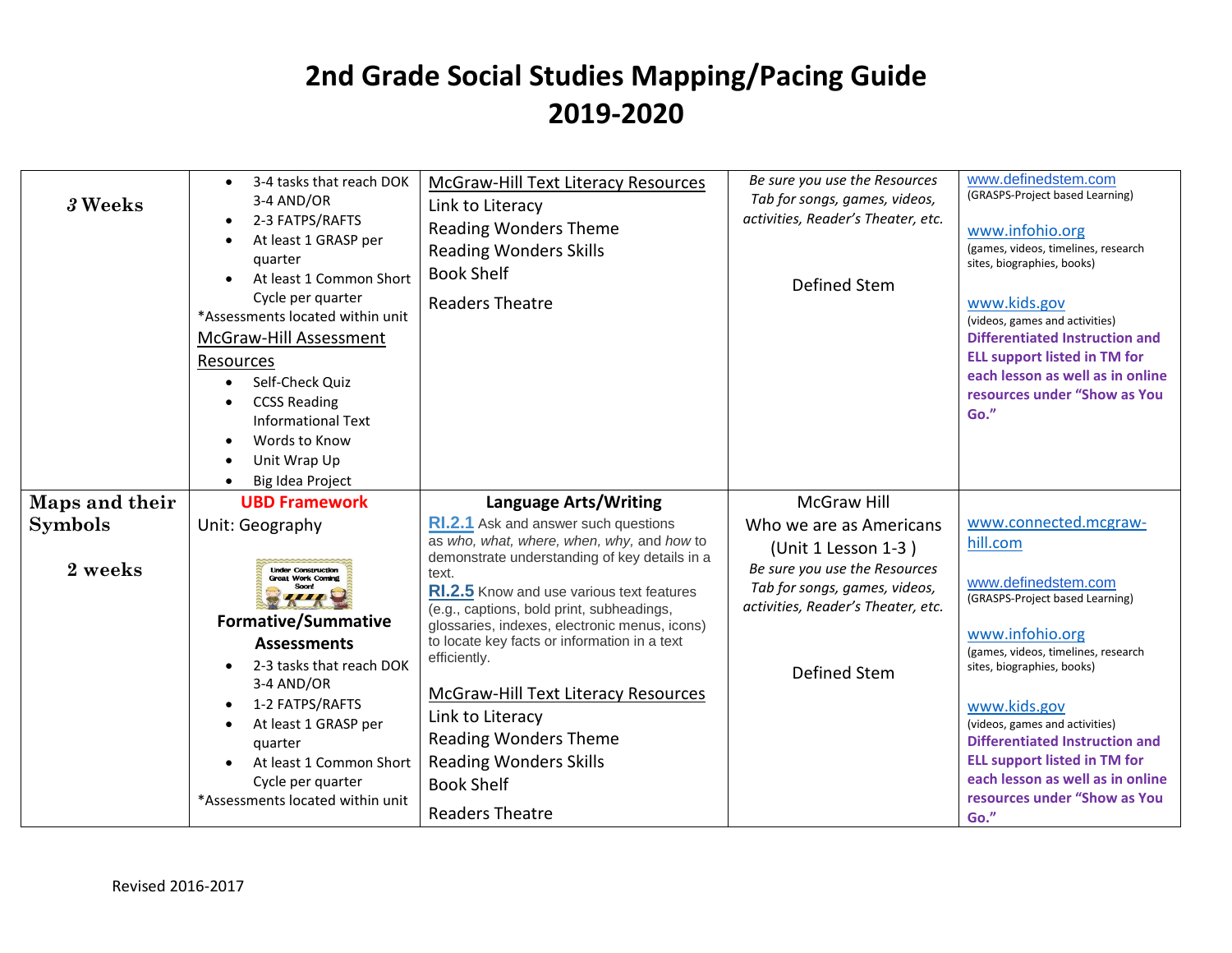| <b>Jobs or Work</b><br>People Do<br>2 weeks | McGraw-Hill Assessment<br>Resources<br>Self-Check Quiz<br><b>CCSS Reading</b><br>Informational Text<br>Words to Know<br>Unit Wrap Up<br>Big Idea Project<br><b>UBD Framework</b><br>Unit:<br><b>Formative/Summative</b><br><b>Assessments</b><br>2-3 tasks that reach DOK<br>3-4 AND/OR<br>1-2 FATPS/RAFTS<br>At least 1 GRASP per<br>quarter<br>At least 1 Common Short<br>Cycle per quarter<br>*Assessments located within unit<br><b>McGraw-Hill Assessment</b><br>Resources<br>Self-Check Quiz<br><b>CCSS Reading</b><br><b>Informational Text</b> | Language Arts/Writing<br><b>RI.2.1</b> Ask and answer such questions<br>as who, what, where, when, why, and how to<br>demonstrate understanding of key details in a<br>text.<br>McGraw-Hill Text Literacy Resources<br>Link to Literacy<br><b>Reading Wonders Theme</b><br><b>Reading Wonders Skills</b><br><b>Book Shelf</b><br><b>Readers Theatre</b> | <b>McGraw Hill</b><br>Who we are as Americans<br>(Unit1 Lesson 1-3)<br>Be sure you use the Resources<br>Tab for songs, games, videos,<br>activities, Reader's Theater, etc.<br>Defined Stem<br>"Farmers and the Economy" | www.connected.mcgraw-<br>hill.com<br>www.definedstem.com<br>(GRASPS-Project based Learning)<br>www.infohio.org<br>(games, videos, timelines, research<br>sites, biographies, books)<br>www.kids.gov<br>(videos, games and activities)<br>Differentiated Instruction and<br><b>ELL support listed in TM for</b><br>each lesson as well as in online<br>resources under "Show as You<br>Go." |
|---------------------------------------------|--------------------------------------------------------------------------------------------------------------------------------------------------------------------------------------------------------------------------------------------------------------------------------------------------------------------------------------------------------------------------------------------------------------------------------------------------------------------------------------------------------------------------------------------------------|---------------------------------------------------------------------------------------------------------------------------------------------------------------------------------------------------------------------------------------------------------------------------------------------------------------------------------------------------------|--------------------------------------------------------------------------------------------------------------------------------------------------------------------------------------------------------------------------|--------------------------------------------------------------------------------------------------------------------------------------------------------------------------------------------------------------------------------------------------------------------------------------------------------------------------------------------------------------------------------------------|
|                                             | Words to Know<br>Unit Wrap Up<br>Big Idea Project                                                                                                                                                                                                                                                                                                                                                                                                                                                                                                      |                                                                                                                                                                                                                                                                                                                                                         |                                                                                                                                                                                                                          |                                                                                                                                                                                                                                                                                                                                                                                            |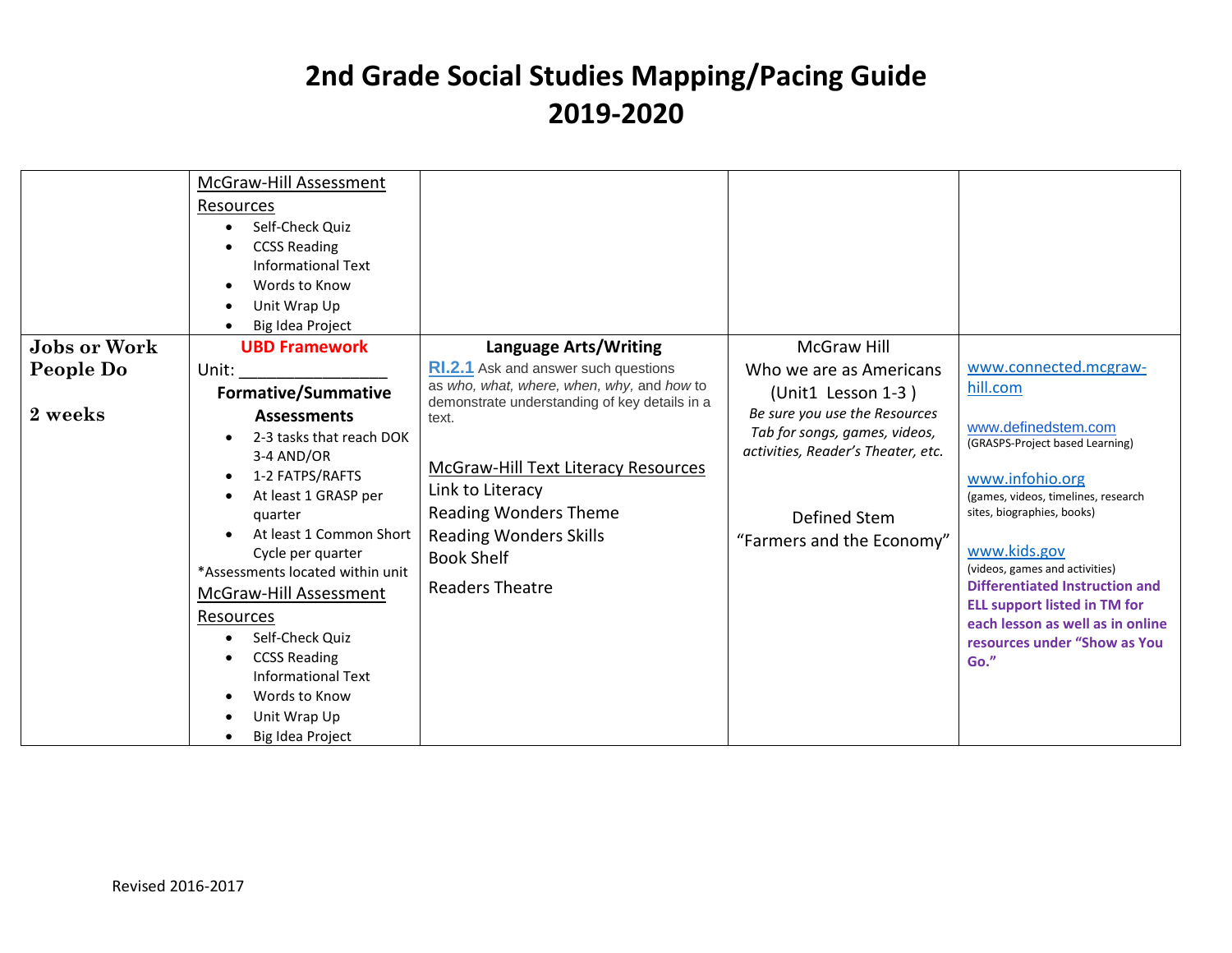| Topics &<br><b>Standards</b> | <b>History</b><br>2. Change over time can be shown with artifacts, maps and photographs.<br>3. Science and technology have changed daily life.                                                                                                                                                                                                                                                                       |
|------------------------------|----------------------------------------------------------------------------------------------------------------------------------------------------------------------------------------------------------------------------------------------------------------------------------------------------------------------------------------------------------------------------------------------------------------------|
| <b>Quarter 2</b><br>Unit 2   | Geography<br>8. Cultures develop in unique ways, in part through the influence of the physical environment.<br>9. Interactions among cultures lead to sharing ways of life.                                                                                                                                                                                                                                          |
|                              | <b>Government</b><br>10. Personal accountability includes making responsible choices, taking responsibility for personal actions<br>and respecting others.<br>11. Groups are accountable for choices they make and actions they take.<br>12. There are different rules that govern behavior in different settings.<br><b>Economics</b><br>13. Information displayed on bar graphs can be used to compare quantities. |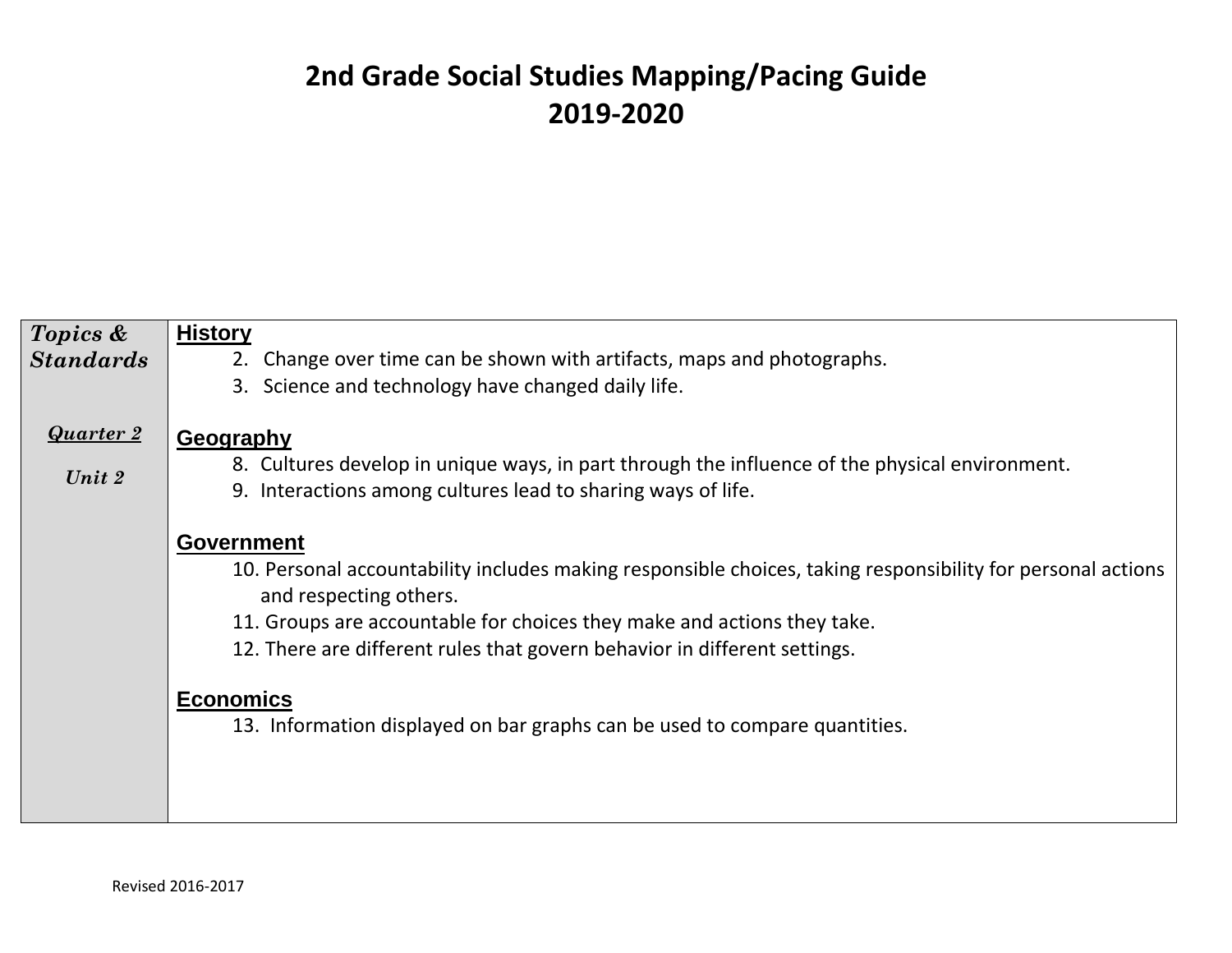| <b>Time Frame</b>                     | Curriculum Units &                                                                                                                                                                                                                                                                                                                                                                  | <b>Opportunities for Integration</b>                                                                                                                                           | <b>Resources</b>                                                                                                           | <b>Technology</b> and                                                                                                                                                                                                                                                                                                                                 |
|---------------------------------------|-------------------------------------------------------------------------------------------------------------------------------------------------------------------------------------------------------------------------------------------------------------------------------------------------------------------------------------------------------------------------------------|--------------------------------------------------------------------------------------------------------------------------------------------------------------------------------|----------------------------------------------------------------------------------------------------------------------------|-------------------------------------------------------------------------------------------------------------------------------------------------------------------------------------------------------------------------------------------------------------------------------------------------------------------------------------------------------|
|                                       | <i>Assessment</i>                                                                                                                                                                                                                                                                                                                                                                   |                                                                                                                                                                                | <i>Curriculum</i>                                                                                                          | <b>Differentiated</b>                                                                                                                                                                                                                                                                                                                                 |
|                                       | (Evidence)                                                                                                                                                                                                                                                                                                                                                                          |                                                                                                                                                                                | or Textbook                                                                                                                | Learning                                                                                                                                                                                                                                                                                                                                              |
| <b>Native</b><br>Americans<br>3 Weeks | <b>UBD Framework</b><br><b>Unit: Native Americans</b><br><b>Under Construction</b><br><b>Great Work Coming</b>                                                                                                                                                                                                                                                                      | <b>Language Arts/Writing</b><br><b>RI.2.9</b> Compare and contrast the most important<br>points presented by two texts on the same topic.                                      | McGraw Hill<br>Who we are as<br>Americans<br>(Unit 2 Lesson 1-5)                                                           | www.connected.mcgraw-<br>hill.com                                                                                                                                                                                                                                                                                                                     |
|                                       | <b>Formative/Summative</b><br><b>Assessments</b><br>3-4 tasks that reach DOK<br>3-4 AND/OR<br>2-3 FATPS/RAFTS<br>At least 1 GRASP per<br>quarter<br>At least 1 Common Short<br>Cycle per quarter<br>*Assessments located within unit<br>McGraw-Hill Assessment<br>Resources<br>Self-Check Quiz<br><b>CCSS Reading</b><br><b>Informational Text</b><br>Words to Know<br>Unit Wrap Up | <b>McGraw-Hill Text Literacy Resources</b><br>Link to Literacy<br><b>Reading Wonders Theme</b><br><b>Reading Wonders Skills</b><br><b>Book Shelf</b><br><b>Readers Theatre</b> | Be sure you use the<br>Resources Tab for<br>songs, games, videos,<br>activities, Reader's<br>Theater, etc.<br>Defined Stem | www.definedstem.com<br>(GRASPS-Project based Learning)<br>www.infohio.org<br>(games, videos, timelines, research sites,<br>biographies, books)<br>www.kids.gov<br>(videos, games and activities)<br>Differentiated Instruction and<br><b>ELL support listed in TM for each</b><br>lesson as well as in online<br>resources under "Show as You<br>Go." |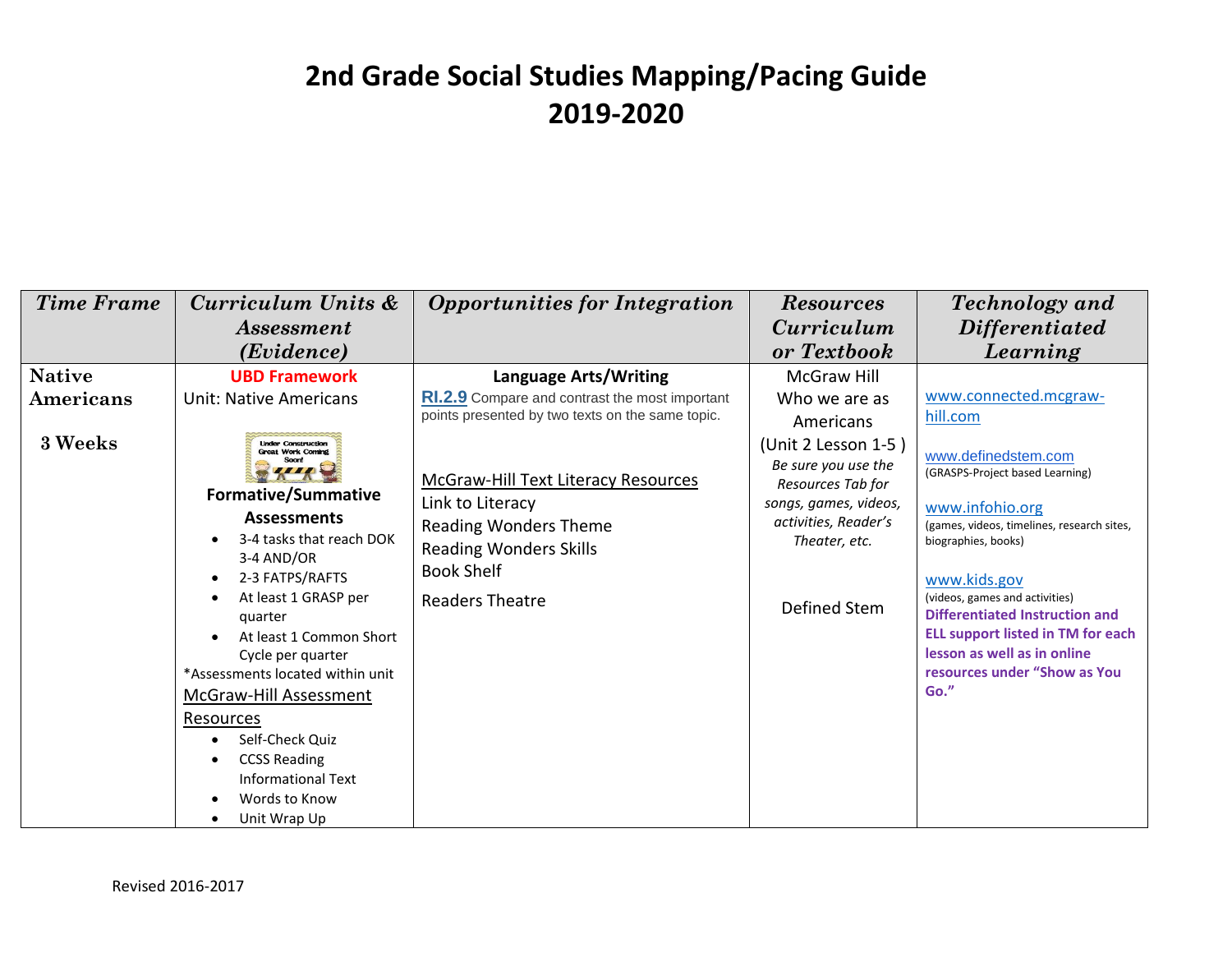|                     | Big Idea Project<br>$\bullet$                                                                                                                                                                                                                                                                                                                                                                       |                                                                                                                                                                         |                                                                                                                                                   |                                                                                                                                                                                                                                                                                                                                                              |
|---------------------|-----------------------------------------------------------------------------------------------------------------------------------------------------------------------------------------------------------------------------------------------------------------------------------------------------------------------------------------------------------------------------------------------------|-------------------------------------------------------------------------------------------------------------------------------------------------------------------------|---------------------------------------------------------------------------------------------------------------------------------------------------|--------------------------------------------------------------------------------------------------------------------------------------------------------------------------------------------------------------------------------------------------------------------------------------------------------------------------------------------------------------|
| <b>Culture and</b>  | <b>UBD Framework</b>                                                                                                                                                                                                                                                                                                                                                                                | <b>Language Arts/Writing</b>                                                                                                                                            | <b>McGraw Hill</b>                                                                                                                                |                                                                                                                                                                                                                                                                                                                                                              |
| its Influence       | Unit:                                                                                                                                                                                                                                                                                                                                                                                               | RI.2.9 Compare and contrast the most important                                                                                                                          | Who we are as                                                                                                                                     | www.connected.mcgraw-                                                                                                                                                                                                                                                                                                                                        |
|                     | <b>Formative/Summative</b>                                                                                                                                                                                                                                                                                                                                                                          | points presented by two texts on the same topic.                                                                                                                        | Americans                                                                                                                                         | hill.com                                                                                                                                                                                                                                                                                                                                                     |
| 3 Weeks             | <b>Assessments</b><br>3-4 tasks that reach DOK<br>3-4 AND/OR<br>2-3 FATPS/RAFTS<br>$\bullet$<br>At least 1 GRASP per<br>quarter<br>At least 1 Common Short<br>Cycle per quarter<br>*Assessments located within unit<br>McGraw-Hill Assessment<br>Resources<br>Self-Check Quiz<br>$\bullet$<br><b>CCSS Reading</b><br><b>Informational Text</b><br>Words to Know<br>Unit Wrap Up<br>Big Idea Project | McGraw-Hill Text Literacy Resources<br>Link to Literacy<br><b>Reading Wonders Theme</b><br><b>Reading Wonders Skills</b><br><b>Book Shelf</b><br><b>Readers Theatre</b> | (Unit 2 Lesson 1-5)<br>Be sure you use the<br>Resources Tab for<br>songs, games, videos,<br>activities, Reader's<br>Theater, etc.<br>Defined Stem | www.definedstem.com<br>(GRASPS-Project based Learning)<br>www.infohio.org<br>(games, videos, timelines, research sites,<br>biographies, books)<br>www.kids.gov<br>(videos, games and activities)<br><b>Differentiated Instruction and</b><br><b>ELL support listed in TM for each</b><br>lesson as well as in online<br>resources under "Show as You<br>Go." |
| Immigration         | <b>UBD Framework</b>                                                                                                                                                                                                                                                                                                                                                                                | <b>Language Arts/Writing</b>                                                                                                                                            | <b>McGraw Hill</b>                                                                                                                                |                                                                                                                                                                                                                                                                                                                                                              |
| <b>Changes Over</b> | Unit: Land of Immigrants                                                                                                                                                                                                                                                                                                                                                                            | RI.2.1 Ask and answer such questions as who,<br>what, where, when, why, and how to demonstrate<br>understanding of key details in a text.                               | Who we are as<br>Americans                                                                                                                        | www.connected.mcgraw-<br>hill.com                                                                                                                                                                                                                                                                                                                            |
| Time<br>3 Weeks     | <b>Linder Construction</b><br><b>Great Work Coming</b><br><b>Formative/Summative</b>                                                                                                                                                                                                                                                                                                                | RI.2.9 Compare and contrast the most important<br>points presented by two texts on the same topic.                                                                      | (Unit 2 Lesson 6)<br>Be sure you use the<br>Resources Tab for                                                                                     | www.definedstem.com<br>(GRASPS-Project based Learning)                                                                                                                                                                                                                                                                                                       |
|                     | <b>Assessments</b><br>3-4 tasks that reach DOK<br>3-4 AND/OR                                                                                                                                                                                                                                                                                                                                        | McGraw-Hill Text Literacy Resources                                                                                                                                     | songs, games, videos,<br>activities, Reader's<br>Theater, etc.                                                                                    | www.infohio.org<br>(games, videos, timelines, research sites,<br>biographies, books)                                                                                                                                                                                                                                                                         |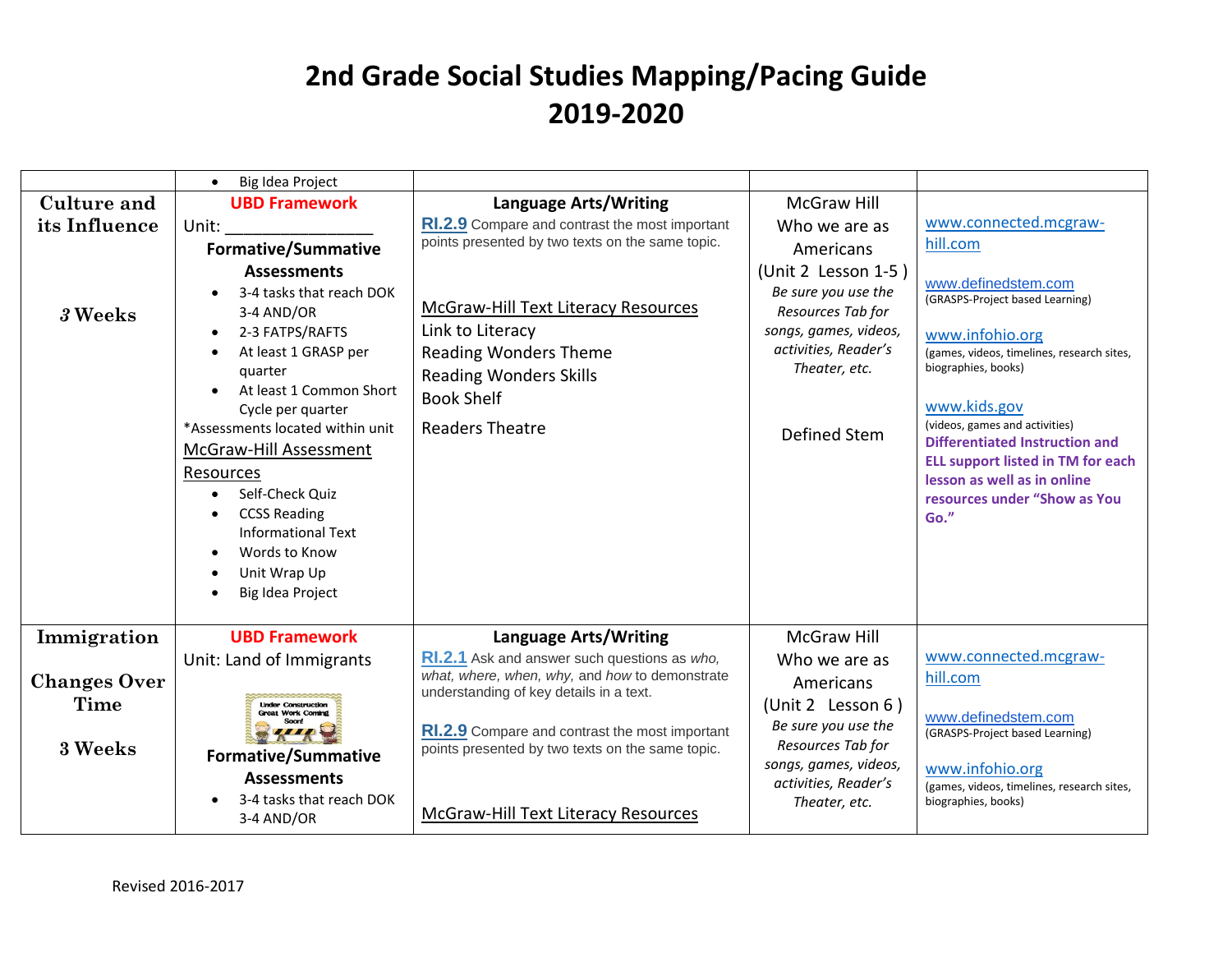| 2-3 FATPS/RAFTS<br>Link to Literacy<br>At least 1 GRASP per<br>quarter<br>At least 1 Common Short<br>Cycle per quarter<br>*Assessments located within unit<br>McGraw-Hill Assessment<br>Resources<br>Self-Check Quiz<br>$\bullet$<br><b>CCSS Reading</b><br><b>Informational Text</b><br>Words to Know<br>Unit Wrap Up<br>Big Idea Project | <b>Reading Wonders Theme</b><br><b>Reading Wonders Skills</b><br><b>Book Shelf</b><br>Readers Theatre | Defined Stem | (videos, games and activities)<br>Differentiated Instruction and<br><b>ELL support listed in TM for each</b><br>lesson as well as in online<br>resources under "Show as You<br>Go." |
|--------------------------------------------------------------------------------------------------------------------------------------------------------------------------------------------------------------------------------------------------------------------------------------------------------------------------------------------|-------------------------------------------------------------------------------------------------------|--------------|-------------------------------------------------------------------------------------------------------------------------------------------------------------------------------------|
|--------------------------------------------------------------------------------------------------------------------------------------------------------------------------------------------------------------------------------------------------------------------------------------------------------------------------------------------|-------------------------------------------------------------------------------------------------------|--------------|-------------------------------------------------------------------------------------------------------------------------------------------------------------------------------------|

| Topics &         | <b>History</b>                                                                                                                        |
|------------------|---------------------------------------------------------------------------------------------------------------------------------------|
| <b>Standards</b> | 1. Time can be shown graphically on calendars and timelines.                                                                          |
|                  | 2. Change over time can be shown with artifacts, maps and photographs.                                                                |
| Quarter 3        | 3. Science and technology have changed daily life.                                                                                    |
|                  | 4. Biographies can show how peoples' actions have shaped the world in which we live.                                                  |
|                  | Geography                                                                                                                             |
|                  | 8. Cultures develop in unique ways, in part through the influence of the physical environment.                                        |
|                  | 9. Interactions among cultures lead to sharing ways of life.                                                                          |
|                  | <b>Government</b>                                                                                                                     |
|                  | 10. Personal accountability includes making responsible choices, taking responsibility for personal actions<br>and respecting others. |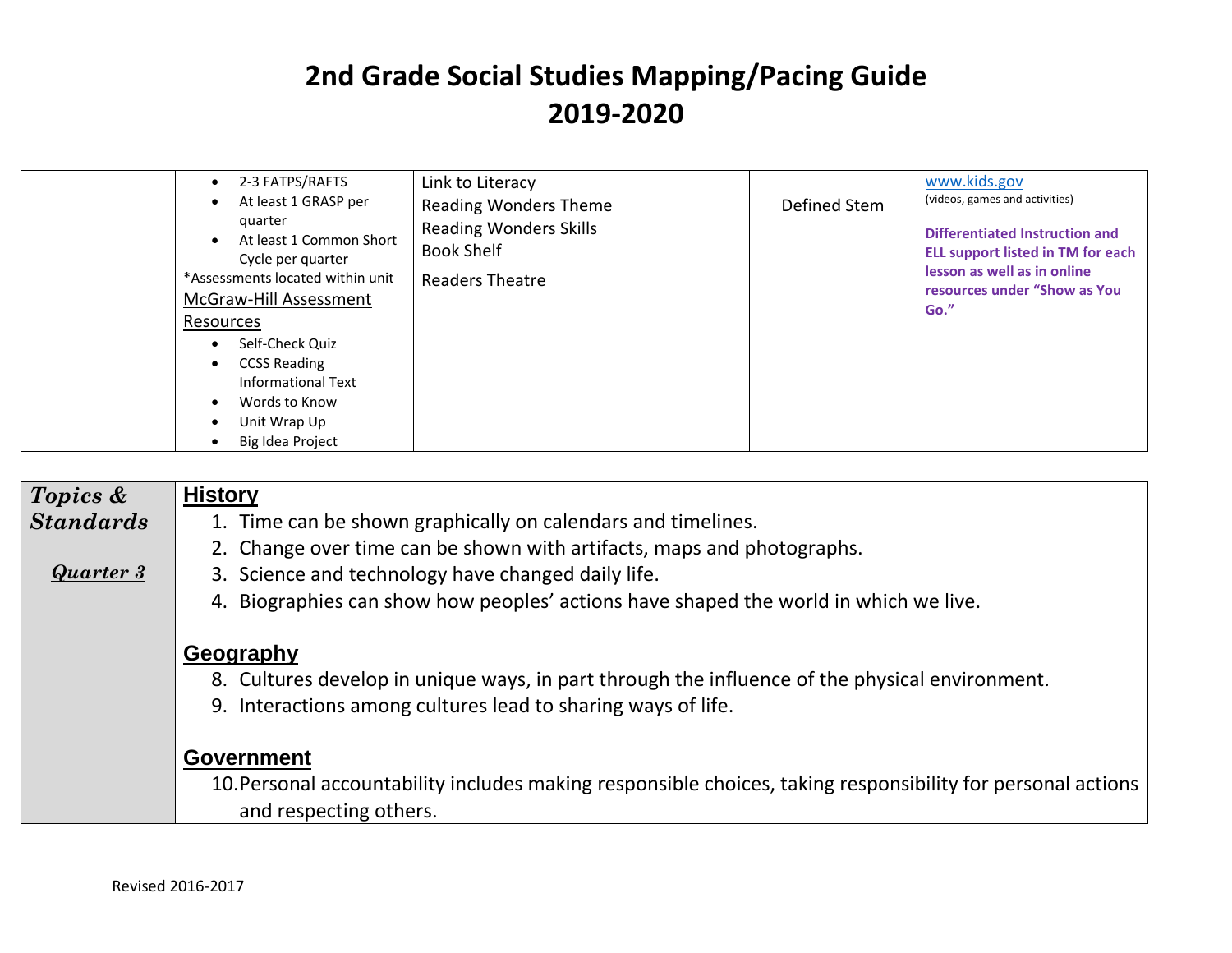| 11. Groups are accountable for choices they make and actions they take.                          |
|--------------------------------------------------------------------------------------------------|
| 12. There are different rules that govern behavior in different settings.                        |
| <b>Economics</b>                                                                                 |
| Information displayed on bar graphs can be used to compare quantities.<br>13.                    |
| 14. Resources can be used in various ways.                                                       |
| 15. Most people around the world work in jobs in which they produce specific goods and services. |
| 16. People use money to buy and sell goods and services.                                         |
| 17. People earn income by working.                                                               |
|                                                                                                  |

| <b>Time Frame</b>     | Curriculum Units                                      | <b>Opportunities for Integration</b>                                                            | <b>Resources</b>                                     | <b>Technology</b> and                                             |
|-----------------------|-------------------------------------------------------|-------------------------------------------------------------------------------------------------|------------------------------------------------------|-------------------------------------------------------------------|
|                       | & Assessment                                          |                                                                                                 | Curriculum or                                        | <i>Differentiated</i>                                             |
|                       | (Evidence)                                            |                                                                                                 | <b>Textbook</b>                                      | Learning                                                          |
| <b>Relationships</b>  | <b>UBD Framework</b>                                  | <b>Language Arts/Writing</b>                                                                    | McGraw Hill                                          |                                                                   |
| <b>Affect Choices</b> | Unit: All About                                       | RI.2.3 Describe the connection between a series of                                              | Who we are as                                        | www.connected.mcgraw-                                             |
|                       | <b>Economics</b>                                      | historical events, scientific ideas or concepts, or steps in<br>technical procedures in a text. | Americans                                            | hill.com                                                          |
| Goods and             |                                                       |                                                                                                 | (Unit 3 Lesson 1)                                    |                                                                   |
| <b>Services</b>       | <b>Under Construction</b><br><b>Great Work Coming</b> |                                                                                                 | Be sure you use the                                  | www.definedstem.com<br>(GRASPS-Project based Learning)            |
|                       |                                                       | <b>McGraw-Hill Text Literacy Resources</b>                                                      | Resources Tab for songs,                             |                                                                   |
| <b>Jobs</b> and       | <b>Formative/Summative</b>                            | Link to Literacy                                                                                | games, videos, activities,<br>Reader's Theater, etc. | www.infohio.org                                                   |
| <b>Earned Income</b>  | <b>Assessments</b>                                    | <b>Reading Wonders Theme</b>                                                                    |                                                      | (games, videos, timelines, research<br>sites, biographies, books) |
|                       | 3-4 tasks that reach                                  | <b>Reading Wonders Skills</b>                                                                   |                                                      |                                                                   |
| 3 Weeks               | DOK 3-4 AND/OR                                        | <b>Book Shelf</b>                                                                               | Defined Stem                                         | www.kids.gov                                                      |
|                       | 2-3 FATPS/RAFTS                                       | <b>Readers Theatre</b>                                                                          |                                                      | (videos, games and activities)                                    |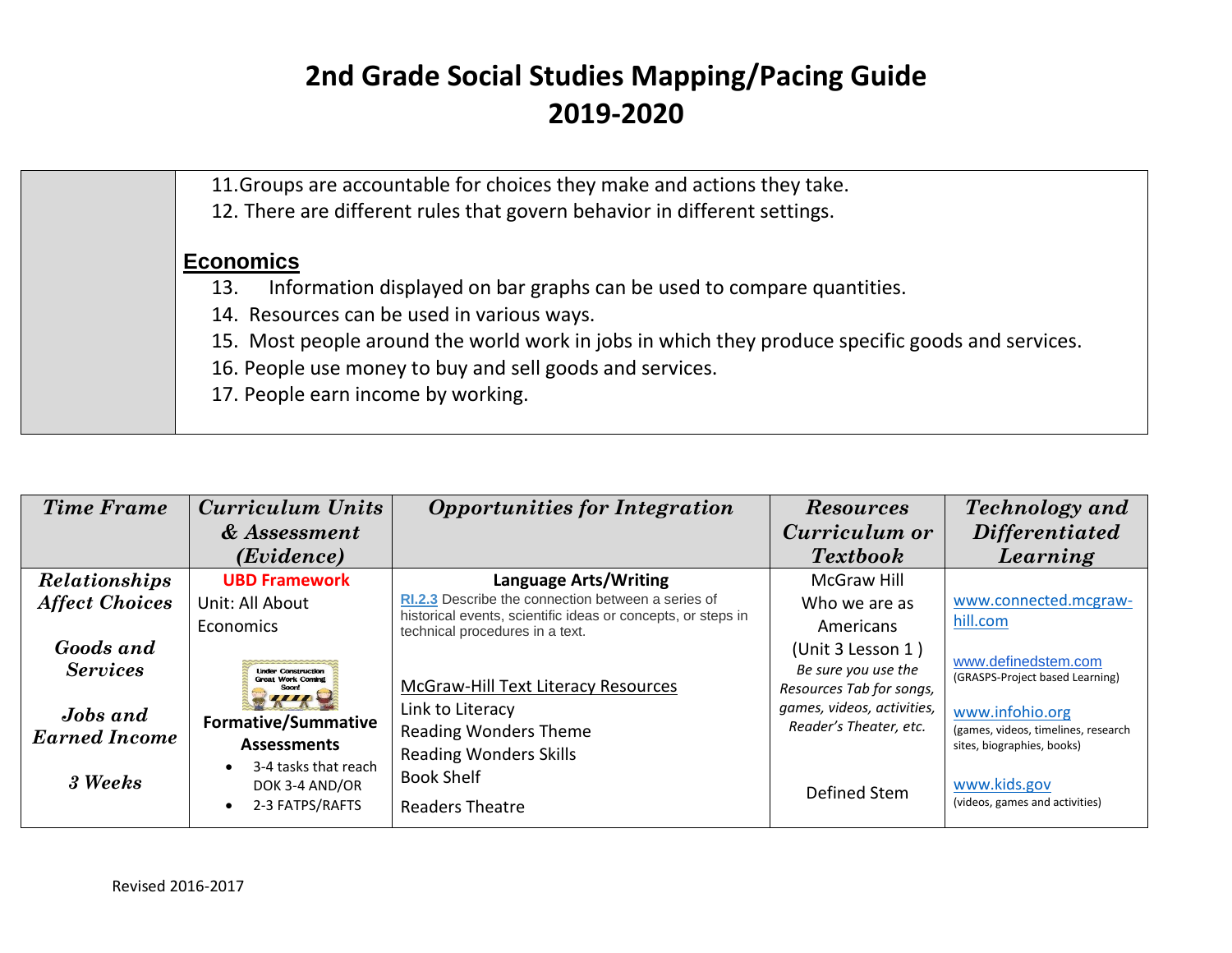|                       | At least 1 GRASP per         |                                                              |                                                        | <b>Differentiated Instruction</b>                                 |
|-----------------------|------------------------------|--------------------------------------------------------------|--------------------------------------------------------|-------------------------------------------------------------------|
|                       | quarter                      |                                                              |                                                        | and ELL support listed in TM                                      |
|                       | At least 1 Common            |                                                              |                                                        | for each lesson as well as in                                     |
|                       | Short Cycle per              |                                                              |                                                        | online resources under                                            |
|                       | quarter                      |                                                              |                                                        | "Show as You Go."                                                 |
|                       | *Assessments located within  |                                                              |                                                        |                                                                   |
|                       | unit                         |                                                              |                                                        |                                                                   |
|                       | McGraw-Hill                  |                                                              |                                                        |                                                                   |
|                       | Assessment Resources         |                                                              |                                                        |                                                                   |
|                       | Self-Check Quiz              |                                                              |                                                        |                                                                   |
|                       | <b>CCSS Reading</b>          |                                                              |                                                        |                                                                   |
|                       | <b>Informational Text</b>    |                                                              |                                                        |                                                                   |
|                       | Words to Know                |                                                              |                                                        |                                                                   |
|                       | Unit Wrap Up                 |                                                              |                                                        |                                                                   |
|                       | Big Idea Project             |                                                              |                                                        |                                                                   |
| <b>Biographies</b>    | <b>UBD Framework</b>         | <b>Language Arts/Writing</b>                                 | <b>McGraw Hill</b>                                     |                                                                   |
|                       | Unit:                        | RI.2.3 Describe the connection between a series of           |                                                        | www.connected.mcgraw-                                             |
|                       |                              | historical events, scientific ideas or concepts, or steps in | Who we are as                                          | hill.com                                                          |
| <b>Actions of</b>     |                              | technical procedures in a text.                              | Americans                                              |                                                                   |
| <b>People Shaping</b> | <b>Formative/Summative</b>   | RI.2.4 Determine the meaning of words and phrases in a       | (Unit 3 Lesson 2)                                      | www.definedstem.com                                               |
| the World             | <b>Assessments</b>           | text relevant to a grade 2 topic or subject area.            | Be sure you use the                                    | (GRASPS-Project based Learning)                                   |
|                       | 3-4 tasks that reach         |                                                              | Resources Tab for songs,<br>games, videos, activities, |                                                                   |
| 3 Weeks               | DOK 3-4 AND/OR               |                                                              | Reader's Theater, etc.                                 | www.infohio.org                                                   |
|                       | 2-3 FATPS/RAFTS<br>$\bullet$ |                                                              |                                                        | (games, videos, timelines, research<br>sites, biographies, books) |
|                       | At least 1 GRASP per         | McGraw-Hill Text Literacy Resources                          |                                                        |                                                                   |
|                       | quarter                      | Link to Literacy                                             |                                                        | www.kids.gov                                                      |
|                       | At least 1 Common            | <b>Reading Wonders Theme</b>                                 | Defined Stem                                           | (videos, games and activities)                                    |
|                       | Short Cycle per              | <b>Reading Wonders Skills</b>                                |                                                        | <b>Differentiated Instruction</b>                                 |
|                       | quarter                      | <b>Book Shelf</b>                                            |                                                        | and ELL support listed in TM                                      |
|                       | *Assessments located within  |                                                              |                                                        | for each lesson as well as in                                     |
|                       | unit                         | <b>Readers Theatre</b>                                       |                                                        | online resources under                                            |
|                       | McGraw-Hill                  |                                                              |                                                        | "Show as You Go."                                                 |
|                       | Assessment Resources         |                                                              |                                                        |                                                                   |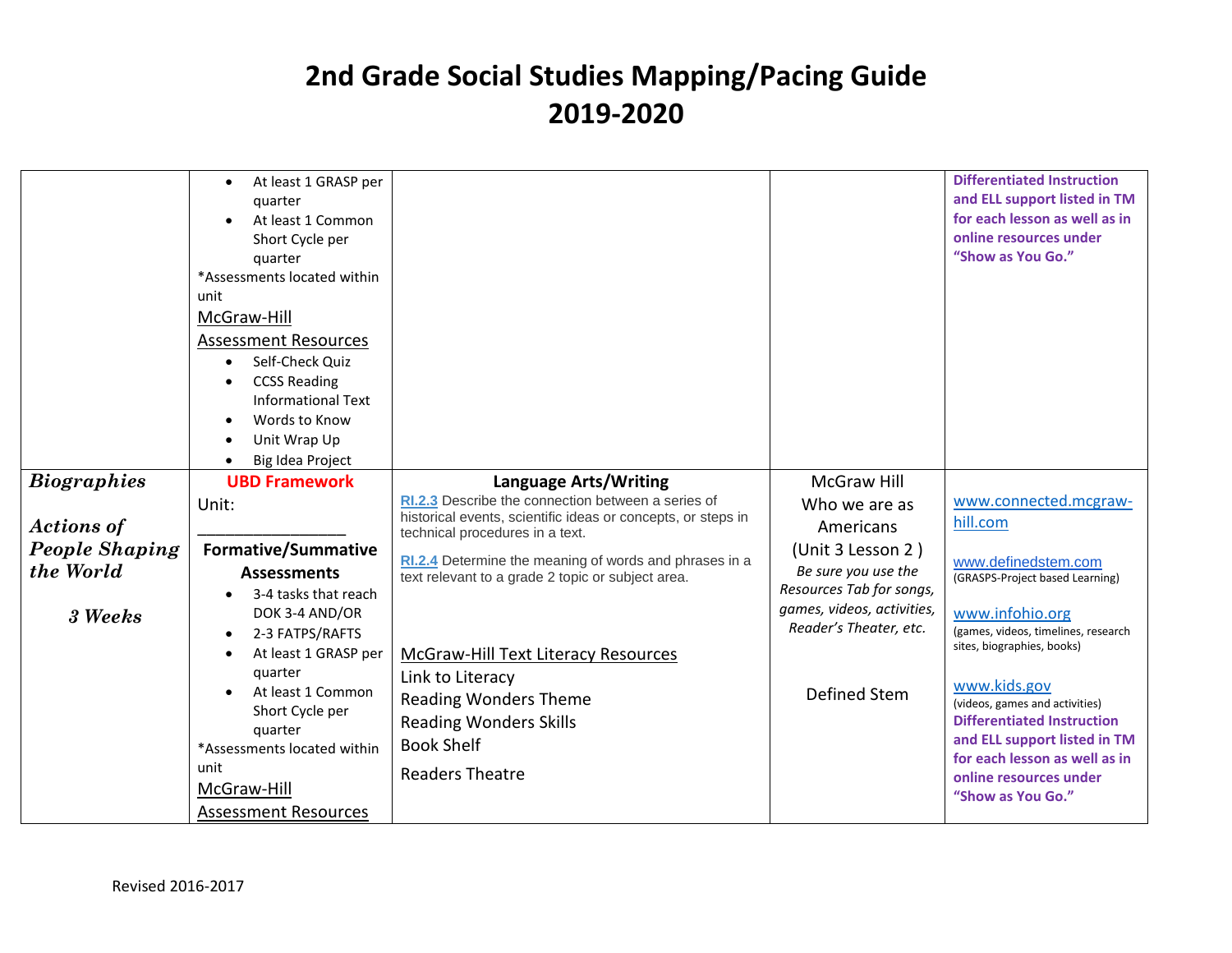|                                        | Self-Check Quiz<br><b>CCSS Reading</b><br>Informational Text<br>Words to Know<br>Unit Wrap Up<br>Big Idea Project                                                                                                                                                                                                                                                |                                                                                                                                                                                |                                                                                                                         |                                                                                                                                                                                                                                                                                                                                                       |
|----------------------------------------|------------------------------------------------------------------------------------------------------------------------------------------------------------------------------------------------------------------------------------------------------------------------------------------------------------------------------------------------------------------|--------------------------------------------------------------------------------------------------------------------------------------------------------------------------------|-------------------------------------------------------------------------------------------------------------------------|-------------------------------------------------------------------------------------------------------------------------------------------------------------------------------------------------------------------------------------------------------------------------------------------------------------------------------------------------------|
| <b>Timelines</b>                       | <b>UBD Framework</b>                                                                                                                                                                                                                                                                                                                                             | <b>Language Arts/Writing</b>                                                                                                                                                   | <b>McGraw Hill</b>                                                                                                      |                                                                                                                                                                                                                                                                                                                                                       |
|                                        | Unit:                                                                                                                                                                                                                                                                                                                                                            | <b>RI.2.3</b> Describe the connection between a series of                                                                                                                      | Who we are as                                                                                                           | www.connected.mcgraw-                                                                                                                                                                                                                                                                                                                                 |
| Past vs. Present                       | <b>Formative/Summative</b>                                                                                                                                                                                                                                                                                                                                       | historical events, scientific ideas or concepts, or steps in<br>technical procedures in a text.                                                                                | Americans                                                                                                               | hill.com                                                                                                                                                                                                                                                                                                                                              |
|                                        | <b>Assessments</b>                                                                                                                                                                                                                                                                                                                                               |                                                                                                                                                                                | (Unit 3 Lesson 3)                                                                                                       |                                                                                                                                                                                                                                                                                                                                                       |
| Changes over<br><b>Time</b><br>3 Weeks | 3-4 tasks that reach<br>DOK 3-4 AND/OR<br>2-3 FATPS/RAFTS<br>At least 1 GRASP per<br>quarter<br>At least 1 Common<br>Short Cycle per<br>quarter<br>*Assessments located within<br>unit<br>McGraw-Hill<br><b>Assessment Resources</b><br>Self-Check Quiz<br><b>CCSS Reading</b><br><b>Informational Text</b><br>Words to Know<br>Unit Wrap Up<br>Big Idea Project | <b>McGraw-Hill Text Literacy Resources</b><br>Link to Literacy<br><b>Reading Wonders Theme</b><br><b>Reading Wonders Skills</b><br><b>Book Shelf</b><br><b>Readers Theatre</b> | Be sure you use the<br>Resources Tab for songs,<br>games, videos, activities,<br>Reader's Theater, etc.<br>Defined Stem | www.definedstem.com<br>(GRASPS-Project based Learning)<br>www.infohio.org<br>(games, videos, timelines, research<br>sites, biographies, books)<br>www.kids.gov<br>(videos, games and activities)<br><b>Differentiated Instruction</b><br>and ELL support listed in TM<br>for each lesson as well as in<br>online resources under<br>"Show as You Go." |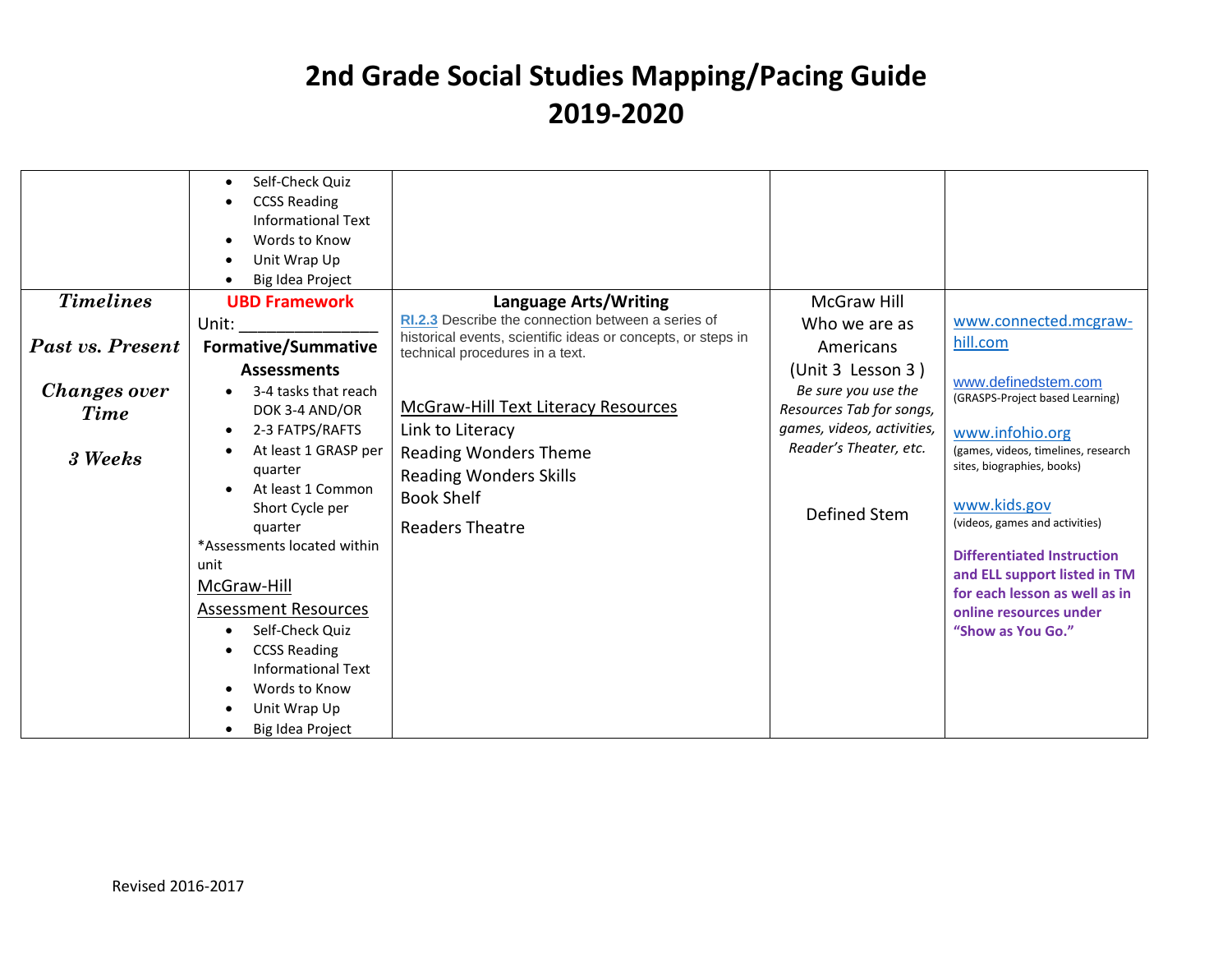| Topics &         | <b>History</b>                                                                                                                        |
|------------------|---------------------------------------------------------------------------------------------------------------------------------------|
| <b>Standards</b> | 2. Change over time can be shown with artifacts, maps and photographs.                                                                |
|                  | 3. Science and technology have changed daily life.                                                                                    |
| <b>Quarter 4</b> |                                                                                                                                       |
|                  | Geography                                                                                                                             |
|                  | 6. The work that people do is impacted by the distinctive human and physical characteristics in the<br>place where they live.         |
|                  | 7. Human activities alter the physical environment, both positively and negatively.                                                   |
|                  | 8. Cultures develop in unique ways, in part through the influence of the physical environment.                                        |
|                  | 9. Interactions among cultures lead to sharing ways of life.                                                                          |
|                  |                                                                                                                                       |
|                  | <b>Government</b>                                                                                                                     |
|                  | 10. Personal accountability includes making responsible choices, taking responsibility for personal<br>actions and respecting others. |
|                  | 11. Groups are accountable for choices they make and actions they take.                                                               |
|                  | 12. There are different rules that govern behavior in different settings.                                                             |
|                  |                                                                                                                                       |
|                  |                                                                                                                                       |
|                  | <b>Economics</b>                                                                                                                      |
|                  | 13. Information displayed on bar graphs can be used to compare quantities.                                                            |
|                  |                                                                                                                                       |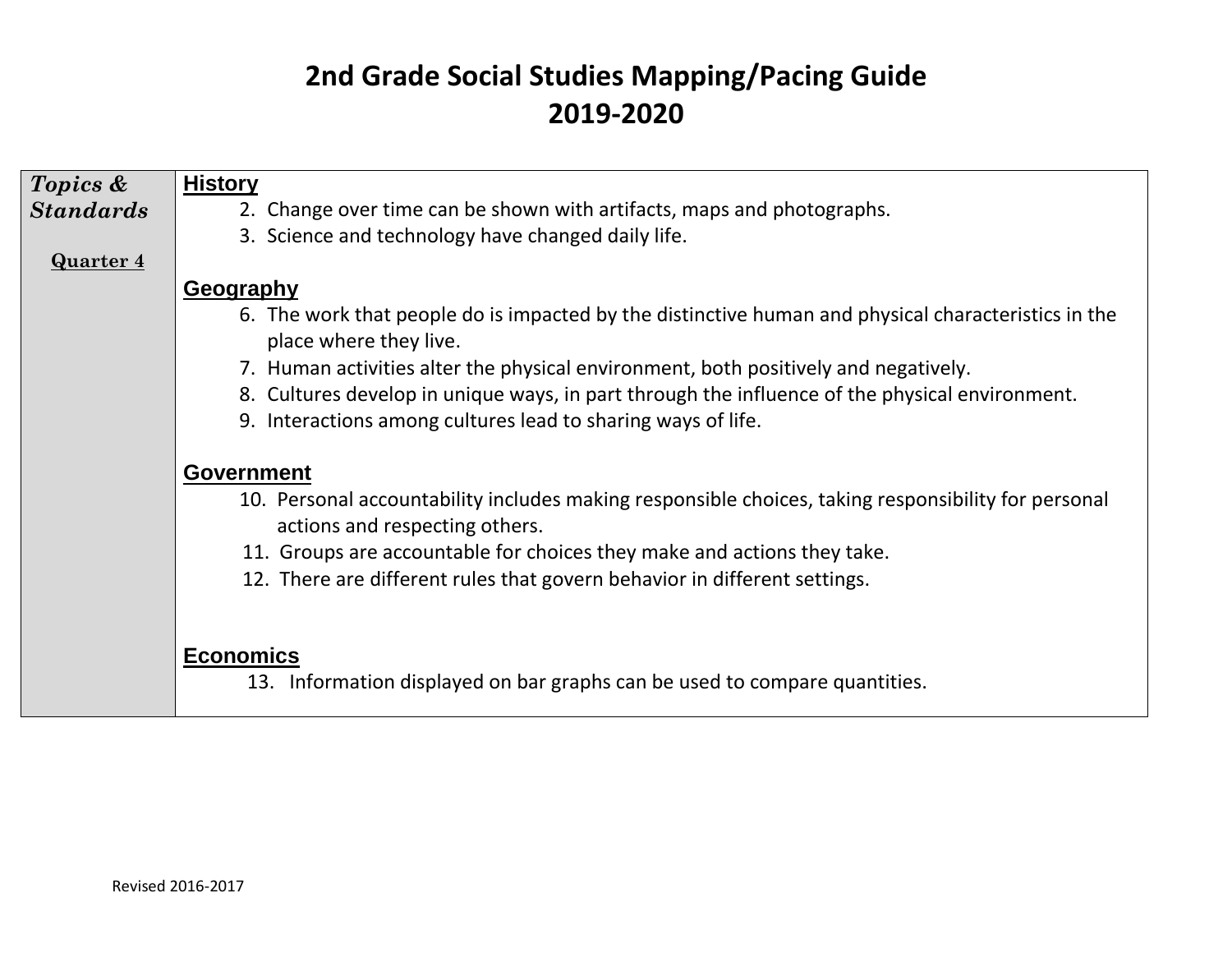| <b>Time Frame</b>                                                      | <b>Curriculum Units</b><br>& Assessment<br>(Evidence)                                                                                                                                                                                                                                                                                                                                                                                                                                              | <b>Opportunities for Integration</b>                                                                                                                                                                                                                                                                                                                                                                                                                                             | <b>Resources</b><br><i>Curriculum</i><br>or Textbook                                                                                                                                                          | <b>Technology</b> and<br><b>Differentiated Learning</b>                                                                                                                                                                                                                                                                                                                             |
|------------------------------------------------------------------------|----------------------------------------------------------------------------------------------------------------------------------------------------------------------------------------------------------------------------------------------------------------------------------------------------------------------------------------------------------------------------------------------------------------------------------------------------------------------------------------------------|----------------------------------------------------------------------------------------------------------------------------------------------------------------------------------------------------------------------------------------------------------------------------------------------------------------------------------------------------------------------------------------------------------------------------------------------------------------------------------|---------------------------------------------------------------------------------------------------------------------------------------------------------------------------------------------------------------|-------------------------------------------------------------------------------------------------------------------------------------------------------------------------------------------------------------------------------------------------------------------------------------------------------------------------------------------------------------------------------------|
| <b>Impact of</b><br>Science and<br><b>Technology</b><br>3-4 Weeks      | <b>UBD Framework</b><br>Unit:<br><b>Formative/Summative</b><br><b>Assessments</b><br>3-4 tasks that reach<br>DOK 3-4 AND/OR<br>2-3 FATPS/RAFTS<br>$\bullet$<br>At least 1 GRASP per<br>$\bullet$<br>quarter<br>At least 1 Common<br>Short Cycle per<br>quarter<br>*Assessments located within<br>unit<br>McGraw-Hill Assessment<br>Resources<br>Self-Check Quiz<br><b>CCSS Reading</b><br>$\bullet$<br><b>Informational Text</b><br>Words to Know<br>Unit Wrap Up<br>$\bullet$<br>Big Idea Project | <b>Language Arts/Writing</b><br>RI.2.1 Ask and answer such questions as who,<br>what, where, when, why, and how to demonstrate<br>understanding of key details in a text.<br>RI.2.7 Explain how specific images (e.g., diagram<br>showing how a machine works) contribute to and<br>clarify the text.<br>McGraw-Hill Text Literacy Resources<br>Link to Literacy<br><b>Reading Wonders Theme</b><br><b>Reading Wonders Skills</b><br><b>Book Shelf</b><br><b>Readers Theatre</b> | <b>McGraw Hill</b><br>Who we are as<br>Americans<br>(Unit 5 Lesson<br>$1-3)$<br>Be sure you use the<br>Resources Tab for<br>songs, games,<br>videos, activities,<br>Reader's Theater,<br>etc.<br>Defined Stem | www.connected.mcgraw-hill.com<br>www.definedstem.com<br>(GRASPS-Project based Learning)<br>www.infohio.org<br>(games, videos, timelines, research sites,<br>biographies, books)<br>www.kids.gov<br>(videos, games and activities)<br><b>Differentiated Instruction and ELL</b><br>support listed in TM for each lesson as<br>well as in online resources under<br>"Show as You Go." |
| Human<br><b>Activities</b><br>Affecting the<br>Physical<br>Environment | <b>UBD Framework</b><br>Unit:<br><b>Formative/Summative</b><br><b>Assessments</b>                                                                                                                                                                                                                                                                                                                                                                                                                  | <b>Language Arts/Writing</b><br>RI.2.1 Ask and answer such questions as who,<br>what, where, when, why, and how to demonstrate<br>understanding of key details in a text.                                                                                                                                                                                                                                                                                                        | <b>McGraw Hill</b><br>Who we are as<br>Americans<br>(Unit 5 Lesson<br>$1-3)$                                                                                                                                  | www.connected.mcgraw-hill.com<br>www.definedstem.com<br>(GRASPS-Project based Learning)<br>www.infohio.org                                                                                                                                                                                                                                                                          |